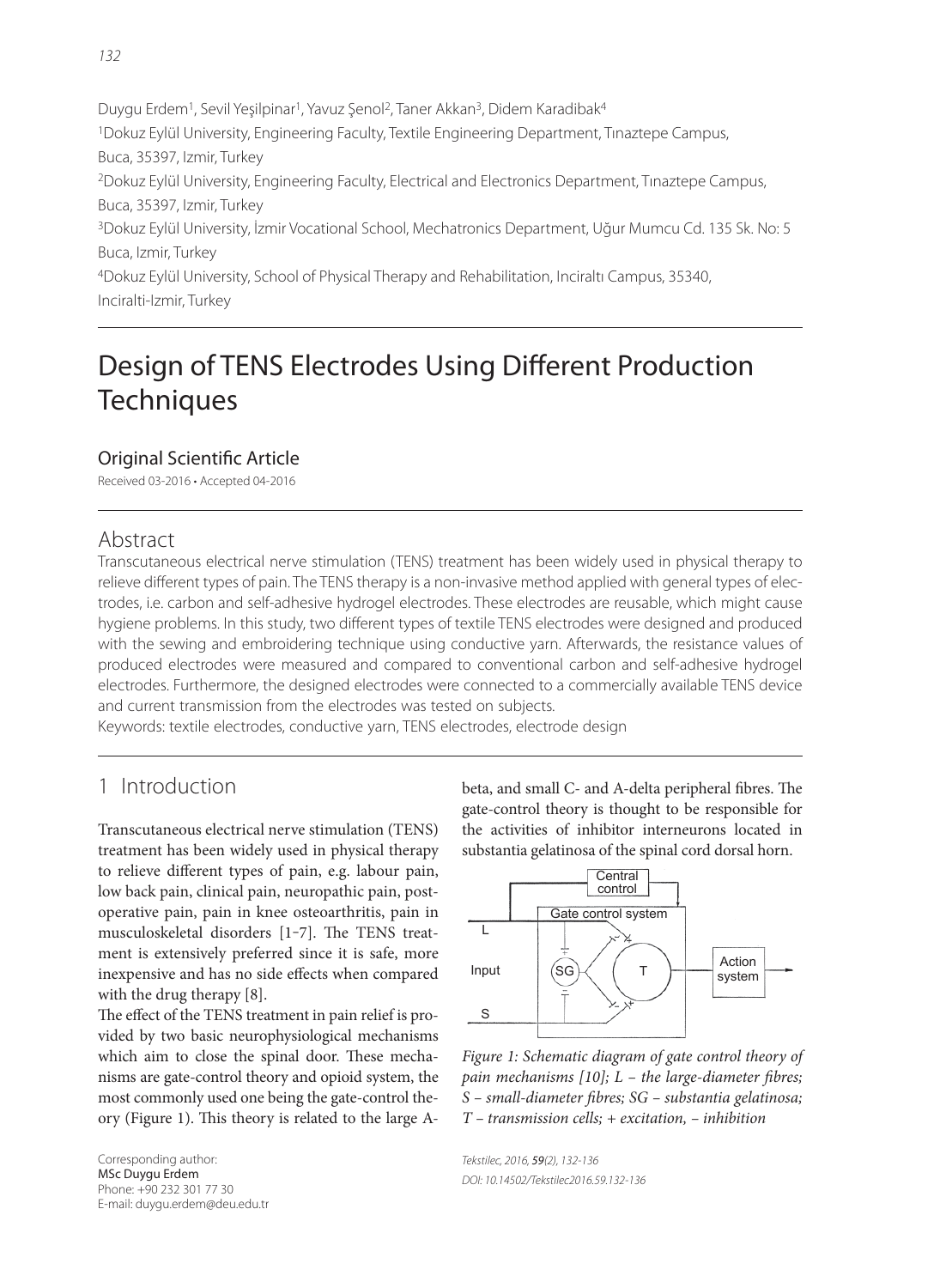After the activation of inhibitor interneurons, the gate closes and the data related to pain sensation cannot reach the level of consciousness [9].

The TENS therapy is a non-invasive method applied with two different types of electrodes, i.e. general electrodes and special electrodes [9]. General electrodes are made from different materials and are the most commonly used type. These electrodes are reusable and are therefore called a non-sterile type of electrodes. In the market, metal plates covered with a fabric, carbon electrodes and self-adhesive hydrogel electrodes are known as general electrodes [11]. Special electrodes are developed for use after the surgery. They represent a disposable and sterile type of electrodes [9].

Despite these electrode types still being used in some cases, the preferred electrode for the TENS treatment is the self-adhesive hydrogel electrode [9]. This electrode has a gel membrane on one side, so it does not need a conductive gel application prior to its use. Furthermore, it can be used more than once [11]. These features can first be seen as advantages of self-adhesive hydrogel electrodes but can also cause hygiene problems.

In this study, two different types of TENS electrodes were designed with different production methods (sewing and embroidery), using conductive yarn. Their resistance values were compared to commercially available carbon electrodes and self-adhesive hydrogel electrodes. Moreover, the designed electrodes were connected to a commercially available TENS device and the current transmission from the electrodes was tested on subjects.

#### 2 Experimental

Two different textile electrodes were produced with two different production techniques (sewing and embroidery) and compared with standard TENS electrodes with regard to their resistance values. A 100% polyester woven fabric weighing 245 g/m2 was used as the electrode base fabric. 369 denier silver coated yarn was used for the production of electrodes. The resistance value of this yarn is about 110  $\Omega/m$ . The textile electrodes were made of the same raw materials.

At first, the fabric was cut into  $6 \times 6$  cm pieces and  $5 \times 5$  cm areas of these fabric pieces were sewn/embroidered with conductive yarn. For the sewing, a JUKI DDL-5550N-3 sewing machine was used and the stitch density on the sewing machine was set to 3 stitches/cm. Conductive yarn was preferred as both the needle and bobbin thread to achieve better conductivity. For the production of embroidered electrodes, a Tajima TFGN series embroidery machine was used. The 15-cm long transmission cables were embedded in both sewn and embroidered electrodes to connect the measurement and TENS device.

In the production phase of textile electrodes, two different patterns were designed and produced with sewing/embroidering techniques (Figure 2). These patterns were overlapping patterns (type 1) and not overlapping patterns (type 2). In the overlapping patterns (type 1), the stitch lines intersected each other at many points on the electrode surface and generated very short conductor lines. In the patterns without overlapping, the pattern formation formed a long continuous conductor line on the electrode surface. In the pattern type 2, the main stitch lines were parallel to each other, thus generating a series connection.



Figure 2: Electrode samples, i.e. (A1) sewn electrode – overlapping pattern, (A2) sewn electrode – not overlapping pattern, (B1) embroidered electrode – overlapping pattern, (B2) embroidered electrode – not overlapping pattern

Different types of patterns with different levels of stitch densities were investigated in a previous study, where it was established that high stitch density is more appropriate due to the homogeneity of resistance values [12]. Here, high stitch density means there are no spaces between the stitch lines. Based on these findings, the electrodes in this study were produced only with high stitch density.

Six electrode pairs with the sewing technique and six electrode pairs with the embroidering technique were produced and used for the measurements. The conventional electrodes for a comparison with the newly designed textile electrodes were chosen as six self-adhesive hydrogel electrodes ( $5 \times 5$  cm in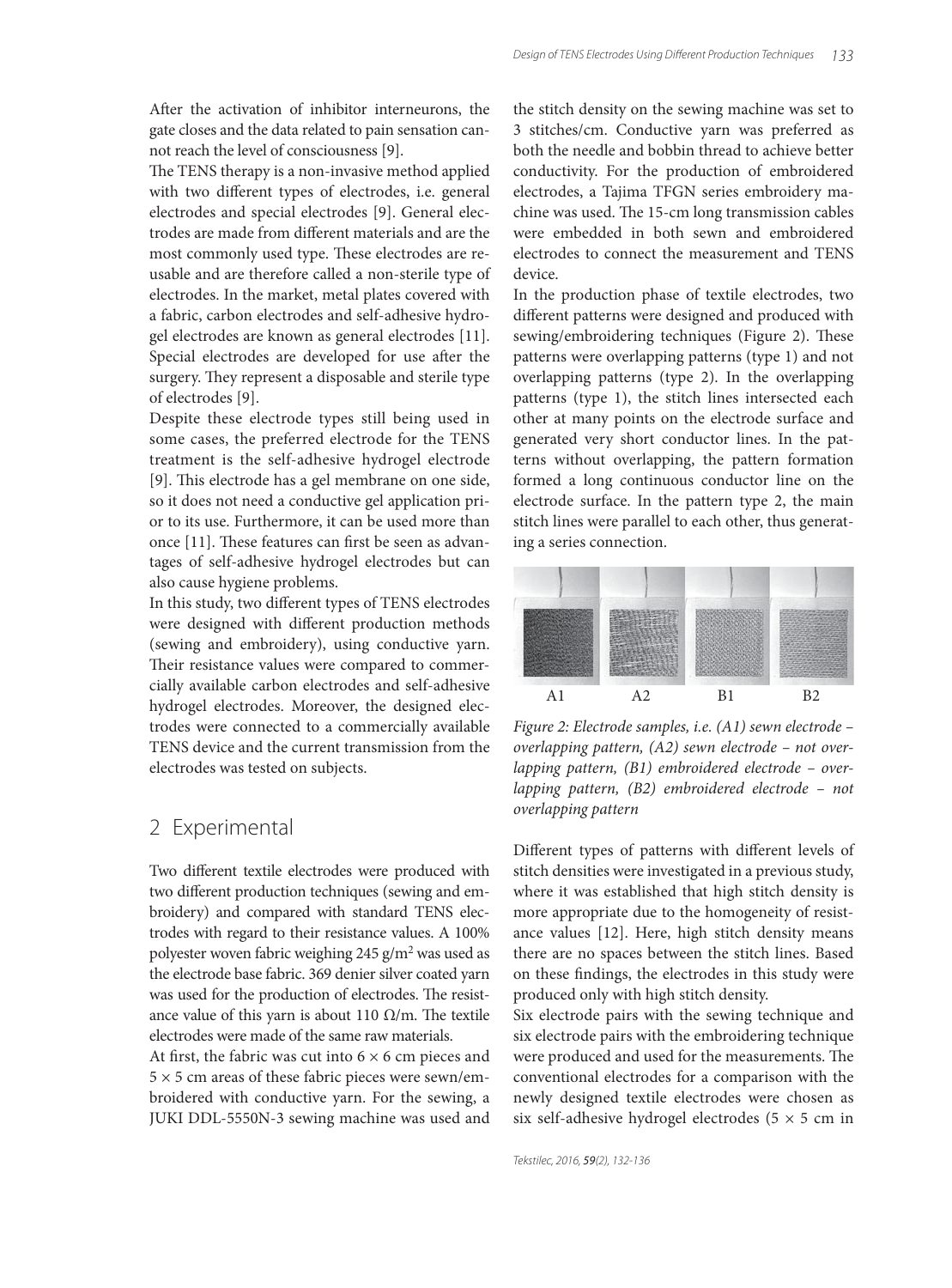dimension) and six carbon electrodes ( $5 \times 4.5$  cm in dimension).

The resistance values of electrodes were measured with a Thurlby 1503 Digital Multimeter at 20 points. Furthermore, the current transmission from the electrodes was tested subjectively. For this test, the sample electrodes were connected to a TENS device and placed with Velcros on the subjects' forearm.

#### 3 Results

The measured resistance values were evaluated with IBM SPSS Statistics 22 software and are presented in Table 1. Here, type 1 means the patterns with overlapping and type 2 the patterns without the overlapping for textile electrodes.

As seen in Table 1, the average resistance to electrical current is very low for textile electrodes. The average resistance of textile electrodes was about 0.6 ohms. When conventional electrodes were examined, it was seen that this value increased to 445 ohms at carbon electrodes and 153 ohms at self-adhesive hydrogel electrodes.

Another important issue to be considered is the resistance distribution on the electrode surface. Inhomogeneous resistance distribution causes a different amount of current flow to the skin, which is not desired. Regions with lower resistance on the electrode surface will transmit higher current to the skin. If the current flow to the skin increases in particular regions, it causes pain and skin burns.

In Figure 3, the resistance distribution on textile electrode surfaces can be seen. The sewn and embroidered electrodes gave similar results in terms of resistance values. However, the pattern type determined the resistance distribution. It can clearly be seen that

Table 1: Measured resistance values of electrodes

| the electrodes with the overlapping pattern (type 1) |  |
|------------------------------------------------------|--|
| had a homogeneous resistance distribution.           |  |
|                                                      |  |



Figure 3: Resistance distributions of designed textile electrodes

Due to the high resistance values of conventional electrodes, the resistance distribution of these electrodes was examined separately to provide clear results (Figure 4). Figure 4 shows that the self-adhesive hydrogel electrodes have similar resistance values on their surfaces, whereas the carbon electrodes have a wide range of resistance values due to the inhomogeneity.

The same as for the resistance measurements from electrodes, subjective tests were conducted on four subjects to evaluate current transmission. Subjective test results show that all subjects received electrical stimulation from all textile electrode samples.

| Electrodes        | N   | Minimum<br>resistance<br>$[\Omega]$ | Maximum<br>resistance<br>$[\Omega]$ | Mean<br>resistance<br>$[\Omega]$ | Std.<br>deviation<br>$[\Omega]$ | Variance<br>[%] |
|-------------------|-----|-------------------------------------|-------------------------------------|----------------------------------|---------------------------------|-----------------|
| embroidered_type1 | 120 | 0.22                                | 0.33                                | 0.2679                           | 0.02315                         | 0.001           |
| embroidered_type2 | 120 | 0.30                                | 3.55                                | 0.8529                           | 0.57753                         | 0.334           |
| sewn_type1        | 120 | 0.17                                | 0.31                                | 0.2265                           | 0.02758                         | 0.001           |
| sewn_type2        | 120 | 0.33                                | 5.86                                | 1.3983                           | 1.22005                         | 1.489           |
| carbon            | 120 | 150.00                              | 860.00                              | 445.2500                         | 157.34650                       | 24757.920       |
| self-adhesive     | 120 | 90.00                               | 210.00                              | 153.5833                         | 27.49472                        | 755.959         |

Tekstilec, 2016, 59(2), 132-136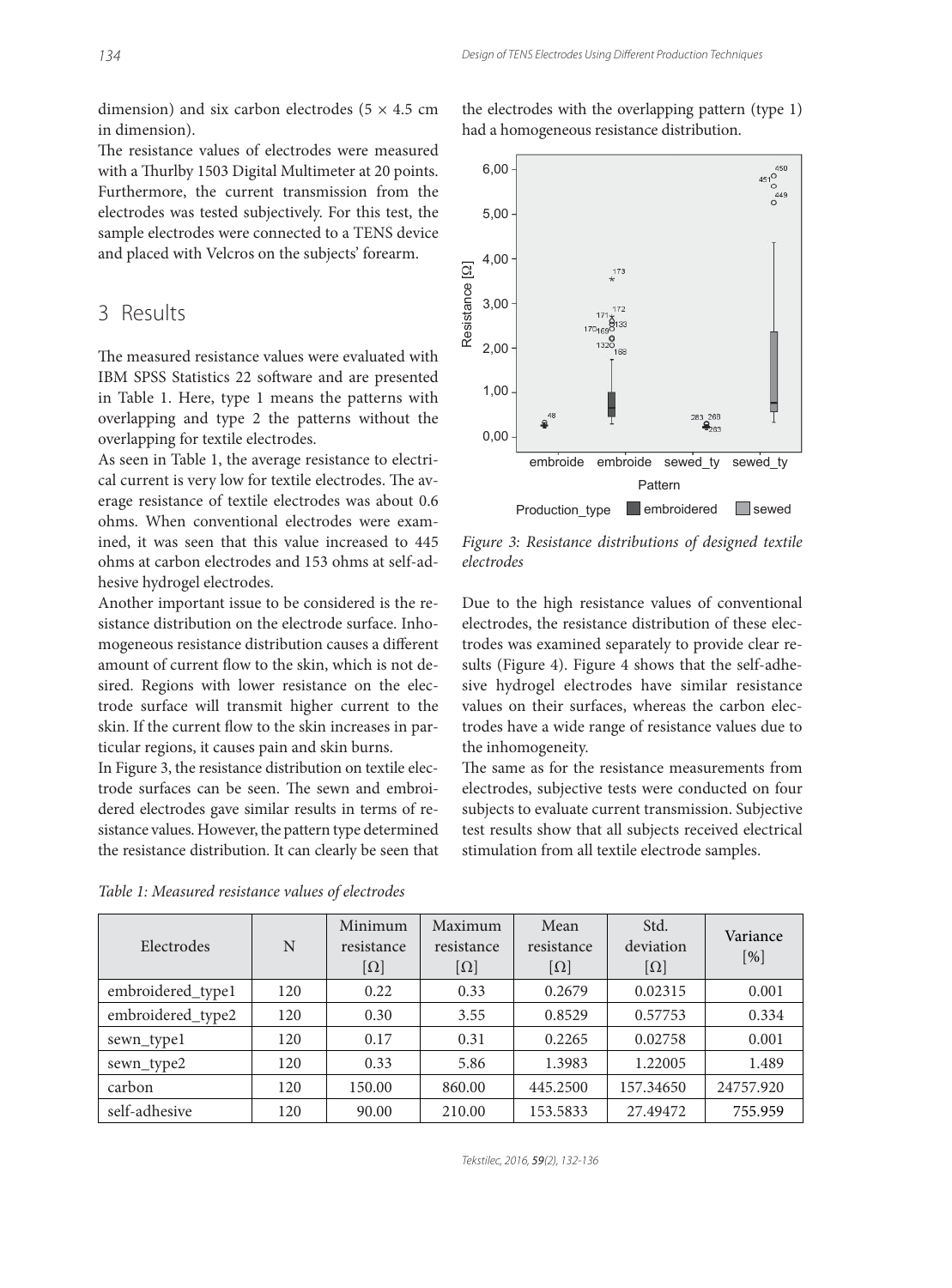

Figure 4: Resistance distributions of conventional electrodes

#### 4 Discussion

In this study, textile electrodes were designed and produced using two different production techniques. When newly designed textile electrodes were investigated in accordance with the production technique, it is seen that both the sewn and embroidered electrodes have similar electrical behaviour and conduct electrical current from the electrode to the skin. However, their appearance differs. In the embroidering technique, the production is machine-intensive; thus, there is less possibility of pattern failures coming from the production. In contrast, the sewing production process is more related to the operator's talent; hence, the production may not always be in the same standard, meaning that there is a high possibility for pattern differences. In consequence, the embroidering technique is recommended.

The resistance measurement results pointed out that the proposed textile electrodes provide smaller resistance values than the conventional electrodes. Since there is no need to use a conductive gel, conditions that are more hygienic can be obtained. Furthermore, the designed and produced electrodes are reusable. In this case, it is required that the electrodes be washable.

The results show that the resistance distribution of conventional electrodes is much higher than the textile electrodes. When using carbon electrodes, a conductive gel needed to be used for current conduction. In the case of self-adhesive hydrogel electrodes, this gel membrane is already on the electrode surface. In

addition to the current transmission function, these conductive gels also help obtain a smooth surface on the skin and prevent inhomogeneous current distributions. However, standard deviation values of resistance show that the homogeneity of resistance values on the electrode surface is better at textile electrodes. These results and the tests on subjects with textile electrodes show that there is no need for gel usage to transmit the current. It is concluded that due to low resistance values and homogeneous resistance distribution on the electrode surface, current can be transmitted without using a conductive gel. In this way, hygiene problems associated with the use of gel could be removed.

Another important issue to be considered is the pattern type. The average resistance values for the sewn and embroidered electrodes are almost the same but their standard deviations differ. For different pattern types, different connection types and conductor lines in different lengths occur. The distribution difference of resistance values on electrodes can be explained by these differences.

## 5 Conclusion

In this study, textile electrodes were designed and produced using two different production techniques and the developed electrodes were compared to conventional TENS electrodes. The results show that standard deviation values for textile electrodes are smaller. This means that the resistance distribution is more homogeneous on the electrode. Moreover, textile electrodes have fairly lower resistance values than the carbon and self-adhesive electrodes. Lower resistance means that there is no need for a conductive gel, which was also confirmed by the results of performed subjective tests. The produced electrodes can conduct the electrical current from the electrode surface to the skin without using any coupling medium, not causing any pain or discomfort. This also leads to conditions that are more hygienic. Additionally, textile electrodes are washable. In this sense, textile electrodes seem more favourable.

During the comparison of textile electrodes, it was noticed that the pattern type causes differences. The overlapping patterns (type 1) generate a more homogeneous resistance distribution. These results are similar for both production techniques. However,